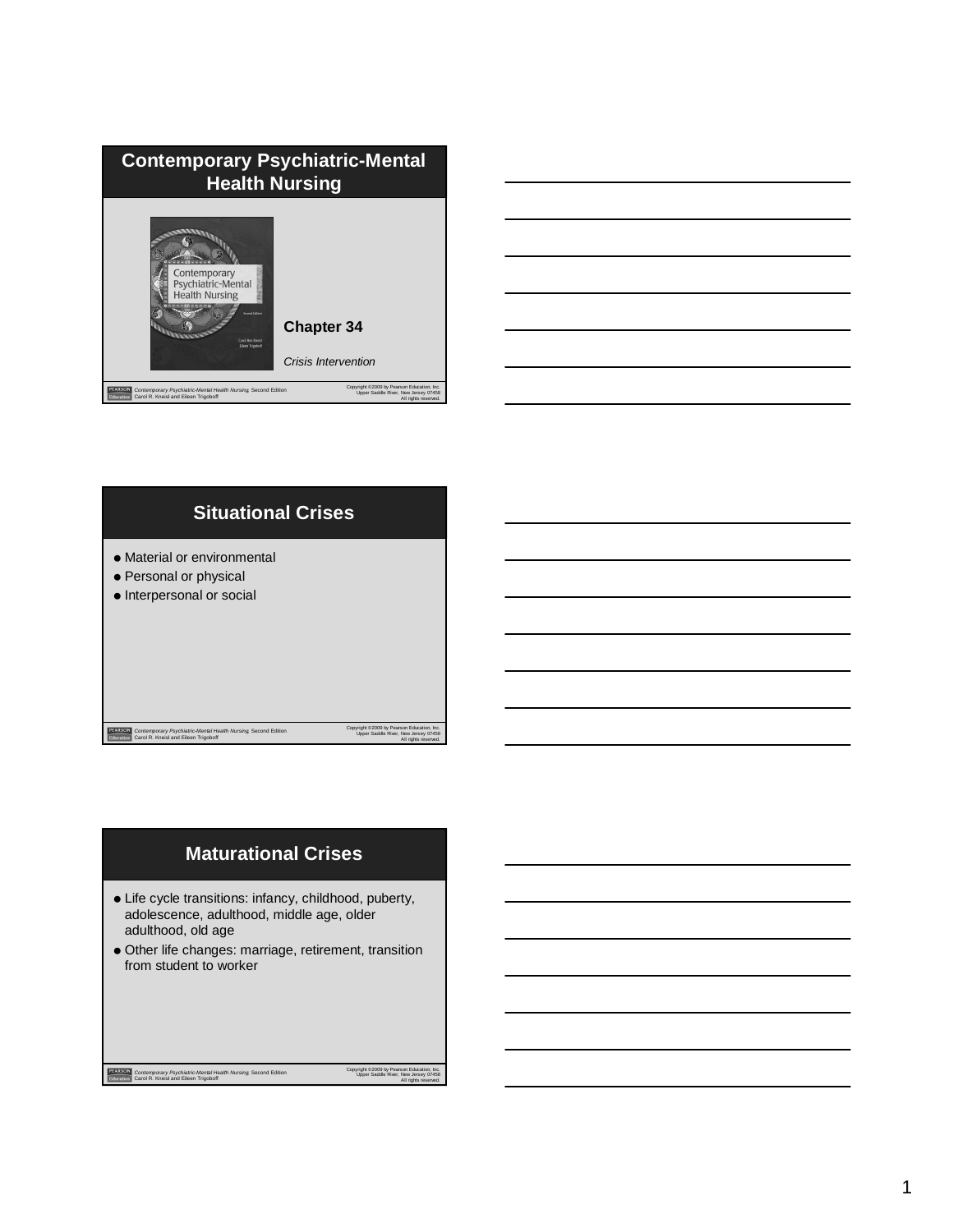# Copyright ©2009 by Pearson Education, Inc. Upper Saddle River, New Jersey 07458 All rights reserved. *Contemporary Psychiatric-Mental Health Nursing,* Second Edition Carol R. Kneisl and Eileen Trigoboff **Crisis as Turning Point** Crisis = turning point that results in new equilibrium, which may be similar to pre-crisis state, or more positive or negative

## **Crisis Intervention**

- Crisis is self-limiting because disequilibrium is so uncomfortable.
- Crisis resolves itself, favorably or unfavorably, even without intervention.
- Working with another person increases likelihood of favorable resolution.

*Contemporary Psychiatric-Mental Health Nursing,* Second Edition Carol R. Kneisl and Eileen Trigoboff

Copyright ©2009 by Pearson Education, Inc. Upper Saddle River, New Jersey 07458 All rights reserved.

Copyright ©2009 by Pearson Education, Inc. Upper Saddle River, New Jersey 07458 All rights reserved.

### **Sequence of Crisis**

- Tyhurst's three stages of disaster:
- Impact
- Recoil
- Post-trauma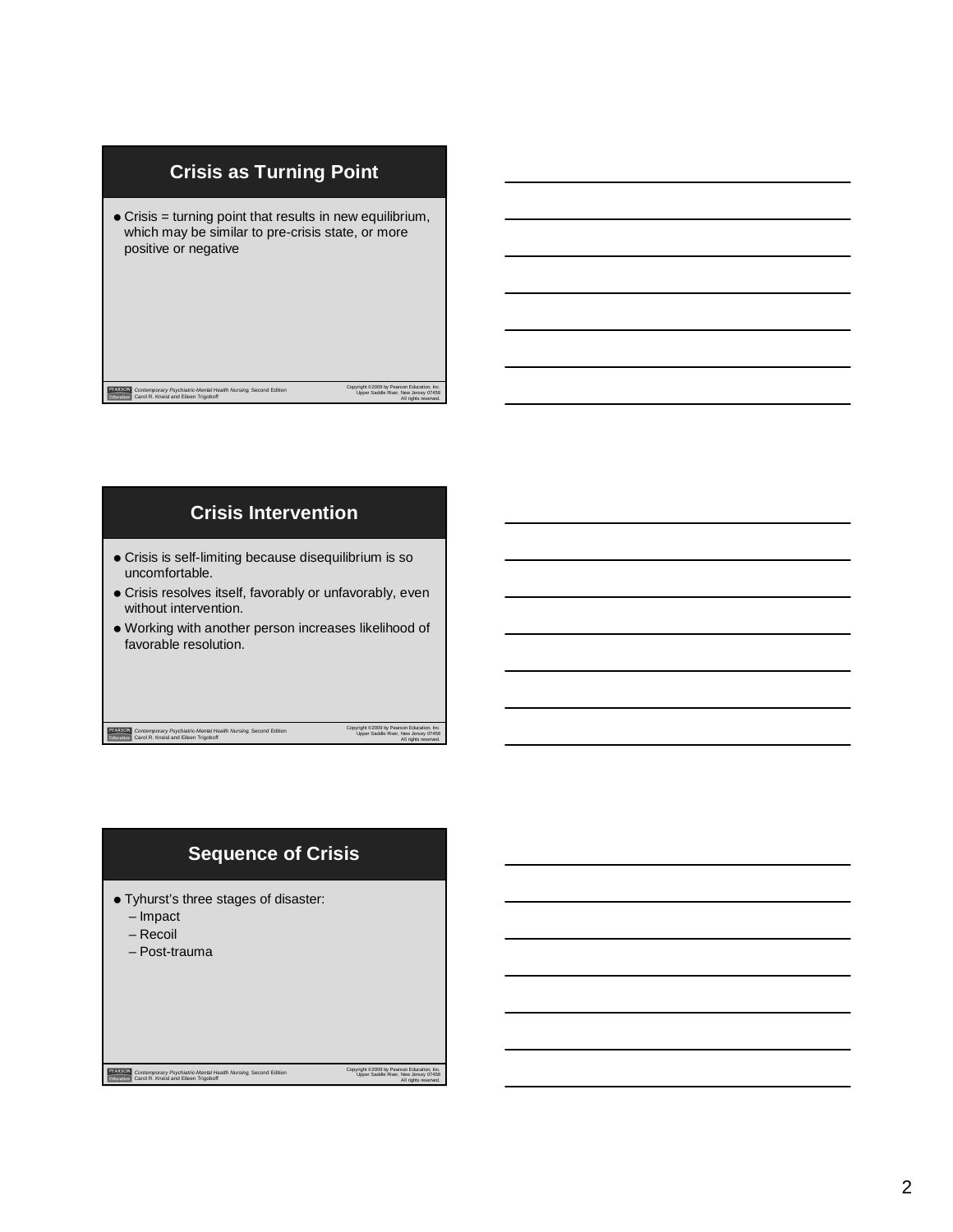# **Sequence of Crisis - continued**

- Caplan's four stages of crisis reaction:
	- Initial increase in tension

*Contemporary Psychiatric-Mental Health Nursing,* Second Edition Carol R. Kneisl and Eileen Trigoboff

- Further increase in tension and disruption of daily living when crisis is not quickly resolved
- Increase in tension to depression levels if usual problemsolving techniques fail
- Partial resolution of crisis with use of new coping skills, or mental disruption/disorder if new skills are not developed

### **Health Professional's Role**

- $\bullet$  Help person in crisis understand what led to the crisis and guide him/her toward positive resolution Acute phase: restore the person to pre-crisis level of
- functioning as quickly as possible

#### *Contemporary Psychiatric-Mental Health Nursing,* Second Edition Carol R. Kneisl and Eileen Trigoboff

Copyright ©2009 by Pearson Education, Inc. Upper Saddle River, New Jersey 07458 All rights reserved.

Copyright ©2009 by Pearson Education, Inc. Upper Saddle River, New Jersey 07458 All rights reserved.

### **Assessment**

- $\bullet$  Individual: precipitating event, perception, support, resilience, coping style, ability to handle problem, suicide potential
- Family: stressors, resilience, resources, coping skills, interpersonal styles
- Sociocultural: influence of culture on sources of distress a client experiences, symptomatology, interpretation of symptoms, coping methods

*Contemporary Psychiatric-Mental Health Nursing,* Second Edition Carol R. Kneisl and Eileen Trigoboff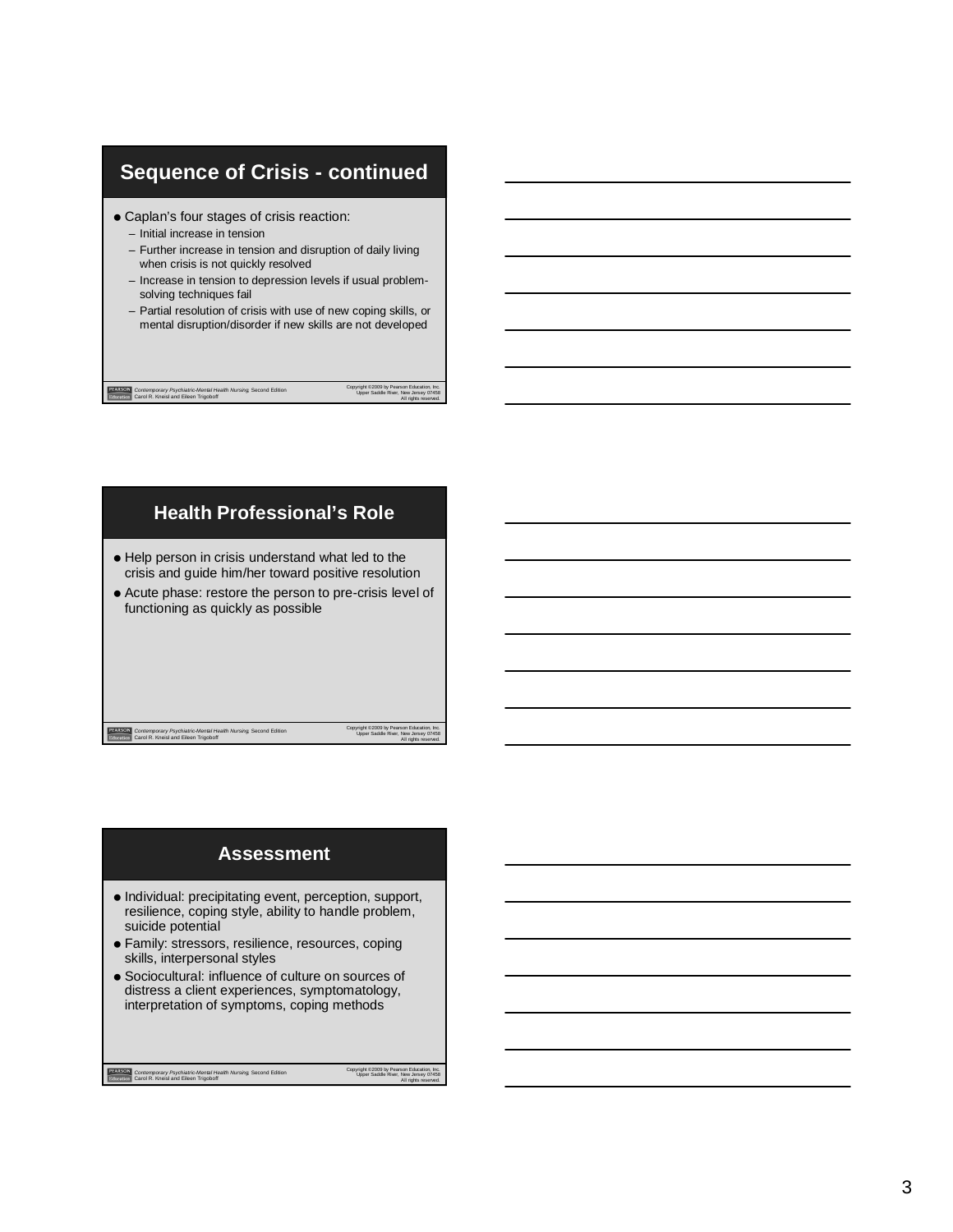### **Nursing Care**

Common diagnoses:

- $\bullet$  Ineffective Coping
- Interrupted Family Processes
- Risk for Self-Directed Violence
- Anxiety
- Acute Confusion
- Spiritual Distress
- Sleep Deprivation
- Risk for Post-Trauma Syndrome
- Complicated Grieving
- Impaired Social Interaction

PEARSON *Contemporary Psychiatric-Mental Health Nursing,* Second Edition Carol R. Kneisl and Eileen Trigoboff

### **Nursing Care - continued**

- Outcome criteria: determined in collaboration with client
- Planning/implementation: developed with client and family; focused on immediate problems; consistent with lifestyle/culture; time limited; realistic; mutually negotiated; provides for follow-up
- Evaluation: in long-term setting, review of implementation and outcomes

*Contemporary Psychiatric-Mental Health Nursing,* Second Edition Carol R. Kneisl and Eileen Trigoboff

Copyright ©2009 by Pearson Education, Inc. Upper Saddle River, New Jersey 07458 All rights reserved.

Copyright ©2009 by Pearson Education, Inc. Upper Saddle River, New Jersey 07458 All rights reserved.

### **Origins and Risk Factors for Crisis**

- Origins of crisis: situational, maturational
- Risk factors: intensity of exposure, preexisting psychiatric symptoms or diagnosis, previous trauma, family history of mental illness, early separation from parents, childhood abuse, poverty, cultural expectations, degree of threat to life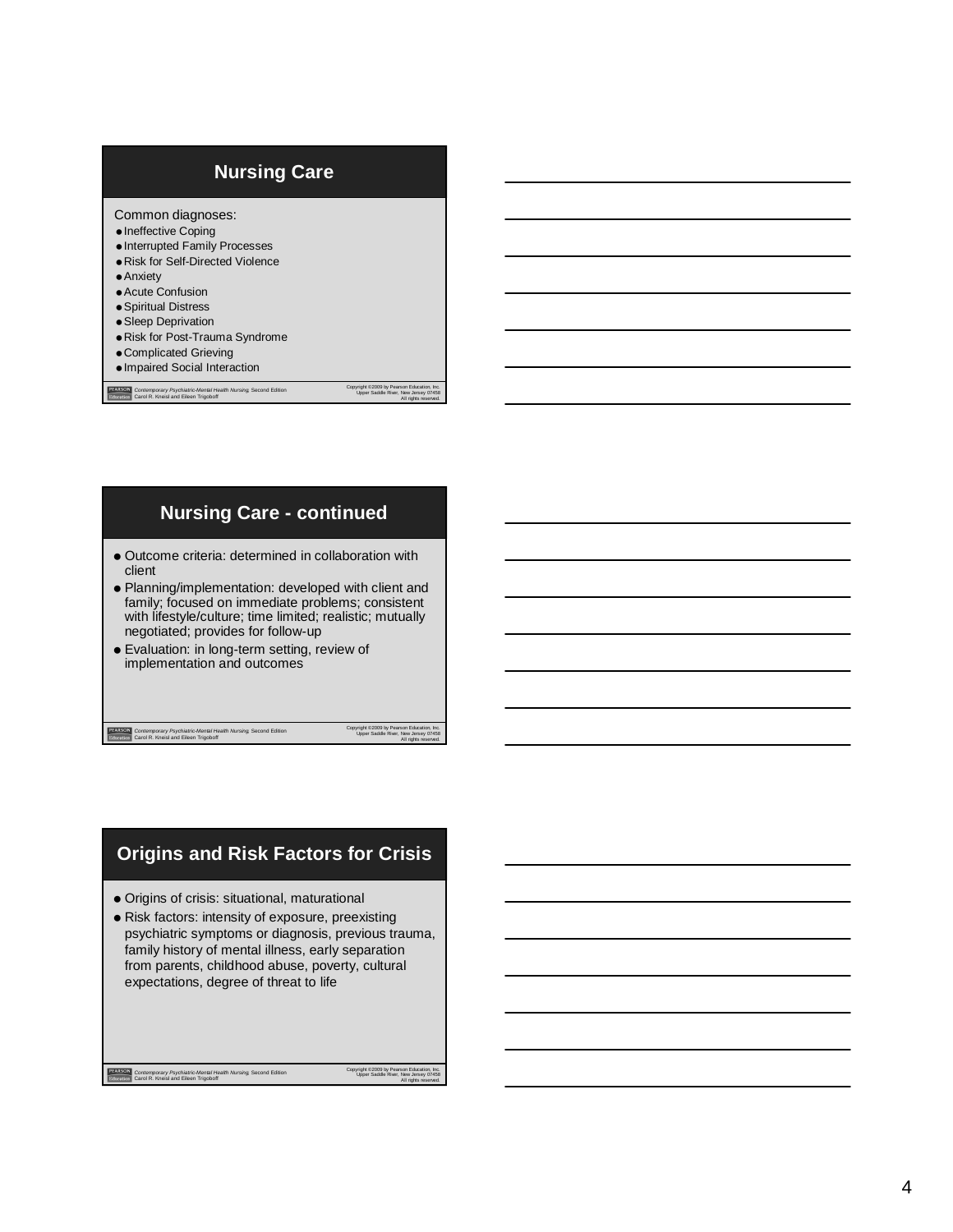### **Balancing Factors**

According to Aguilera, three balancing factors for resolution of disequilibrium are:

- perception of the event
- situational supports
- $\bullet$  coping mechanisms

*Contemporary Psychiatric-Mental Health Nursing,* Second Edition Carol R. Kneisl and Eileen Trigoboff

**Crisis Intervention**

#### Types of crisis intervention:

- Crisis counseling (brief, solution-focused therapy)
- Telephone counseling
- Assisting with environmental changes
- Anticipatory guidance (assistance in anticipation of the potential for crisis, thus averting it)
- 
- Helping to develop social supports • Critical incident stress management
- 
- Disaster assistance

*Contemporary Psychiatric-Mental Health Nursing,* Second Edition Carol R. Kneisl and Eileen Trigoboff

Copyright ©2009 by Pearson Education, Inc. Upper Saddle River, New Jersey 07458 All rights reserved.

Copyright ©2009 by Pearson Education, Inc. Upper Saddle River, New Jersey 07458 All rights reserved.

### **Critical Incident Stress Management**

CISM = integrative, comprehensive, multifaceted approach spanning time sequence of crisis

- $\bullet$  10 components:
	- Pre-event planning
	- Assessment
	- Strategic planning
	- Individual crisis intervention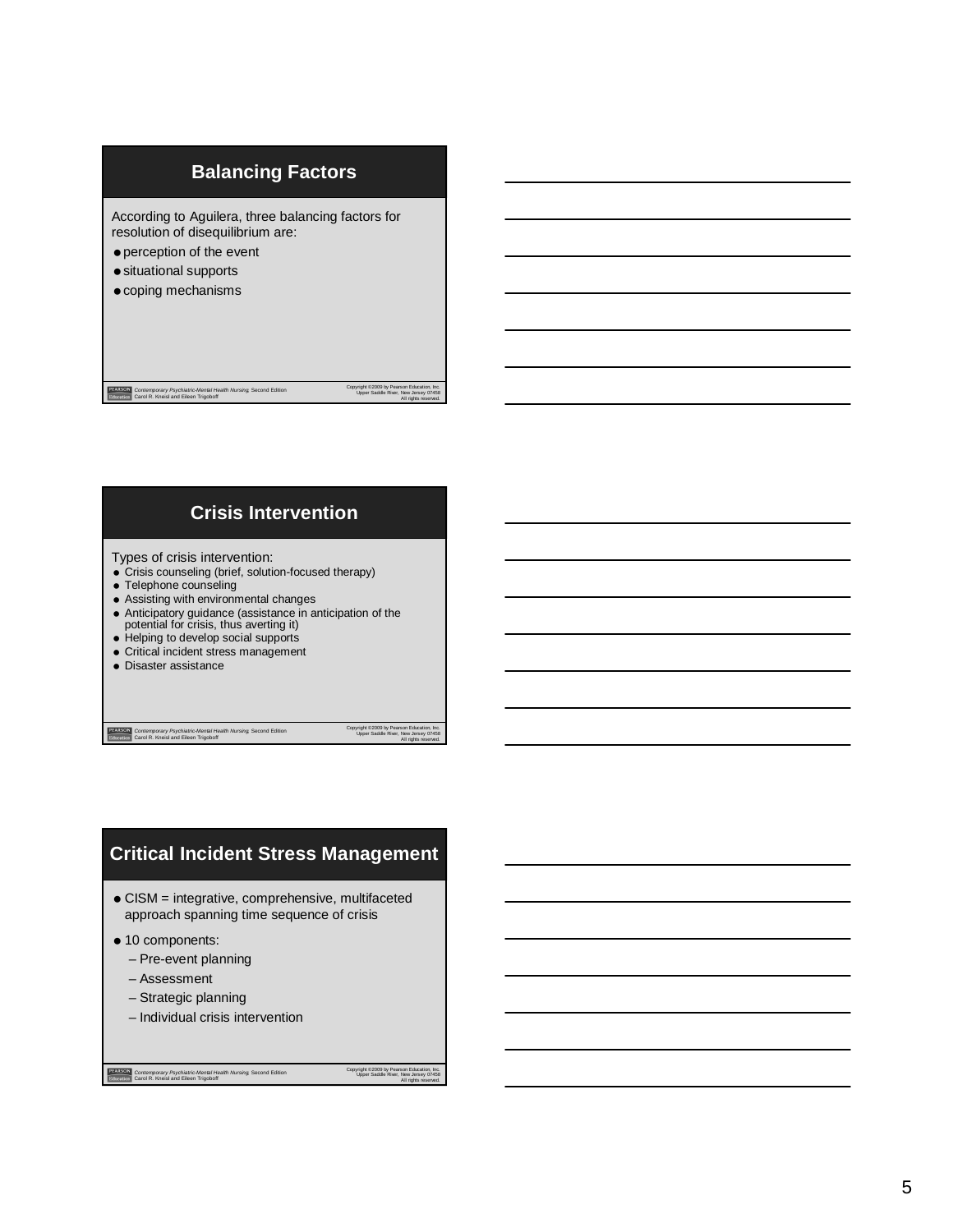# **Critical Incident Stress Management - continued**

- 10 components: (con't)
	- Large group crisis intervention
	- Small group crisis intervention
	- Family crisis intervention
	- Organizational/community intervention
	- Pastoral crisis intervention
	- Follow-up/referral

*Contemporary Psychiatric-Mental Health Nursing,* Second Edition Carol R. Kneisl and Eileen Trigoboff

### **ABCs of Crisis Counseling**

- $\bullet$  A = Achieve contact (safety and security)
- $\bullet$  B = Boil down the problem (ventilate and validate)
- $\bullet$  C = Cope with the problem (predict and prepare)

*Contemporary Psychiatric-Mental Health Nursing,* Second Edition Carol R. Kneisl and Eileen Trigoboff

Copyright ©2009 by Pearson Education, Inc. Upper Saddle River, New Jersey 07458 All rights reserved.

Copyright ©2009 by Pearson Education, Inc. Upper Saddle River, New Jersey 07458 All rights reserved.

Copyright ©2009 by Pearson Education, Inc. Upper Saddle River, New Jersey 07458 All rights reserved.

### **ABCs of Crisis Counseling in Plan of Care**

- $\bullet$  A = Assessment
- $\bullet$  B = Diagnosis
- $\bullet$  C = Planning and implementation, including plan for follow-up (evaluation)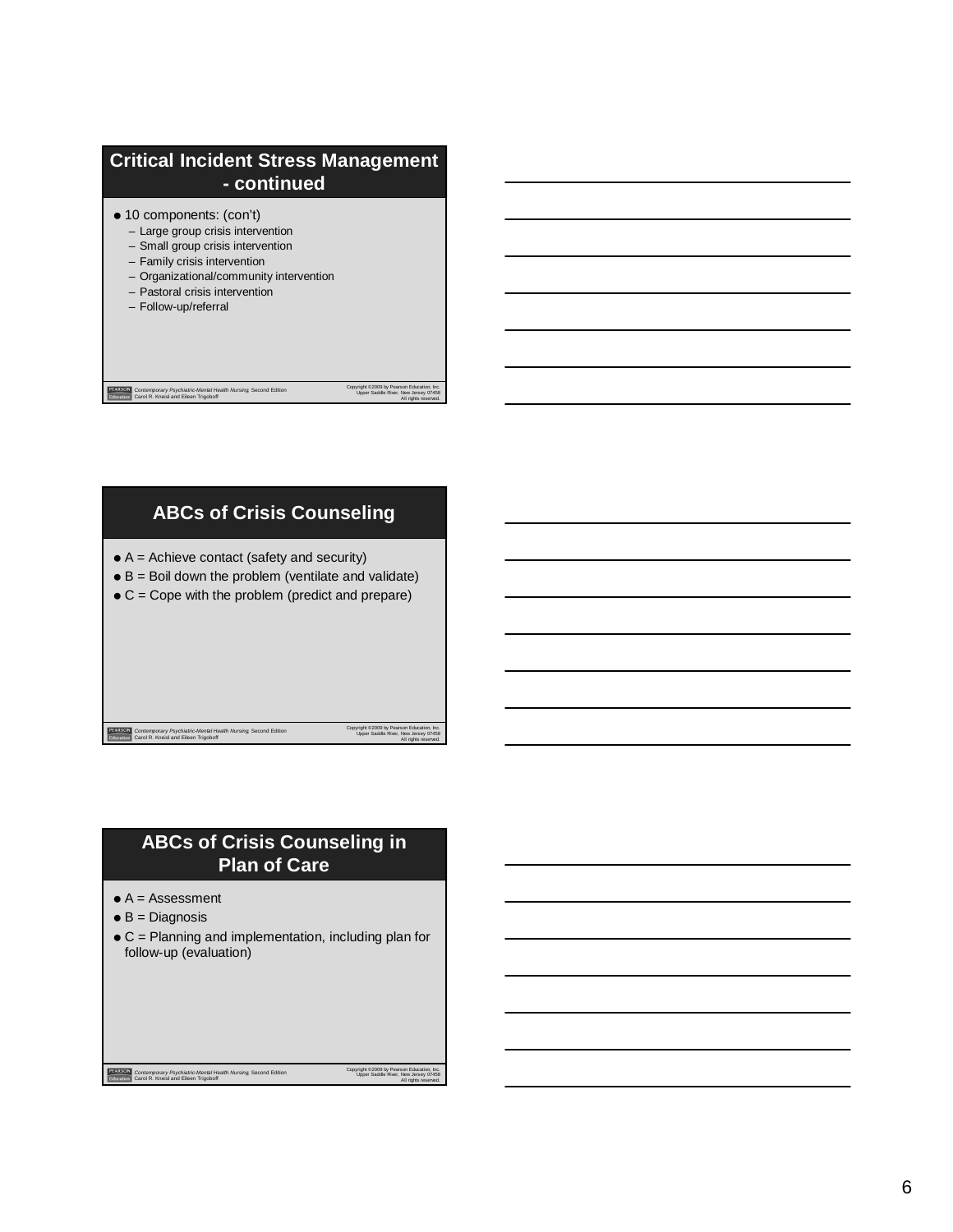### **Psychoeducation**

Take into consideration the client's understanding of the event using:

- Tyhurst's stages of disaster
- Roberts' model of crisis intervention
- Critical incident stress management

*Contemporary Psychiatric-Mental Health Nursing,* Second Edition Carol R. Kneisl and Eileen Trigoboff

Copyright ©2009 by Pearson Education, Inc. Upper Saddle River, New Jersey 07458 All rights reserved.

### **Small Group Debriefing**

Small group debriefing process incorporates psychoeducation in each phase:

- Introduction phase
- Fact phase
- Thought phase
- Reaction phase
- Symptom phase
- Teaching phase
- Reentry phase

*Contemporary Psychiatric-Mental Health Nursing,* Second Edition Carol R. Kneisl and Eileen Trigoboff

Copyright ©2009 by Pearson Education, Inc. Upper Saddle River, New Jersey 07458 All rights reserved.

### **Nursing Self-Care**

Behaviors crucial to effective crisis work:

- Belief in a person's capacity to grow and change
- Awareness of impact of repeatedly hearing horrible stories
- Developing outlets for stress, frustration, anger
- Dealing with fears and vulnerability
- Realistic expectations
- Respect for others' timetable for crisis resolution
- Collaboration with others

*Contemporary Psychiatric-Mental Health Nursing,* Second Edition Carol R. Kneisl and Eileen Trigoboff